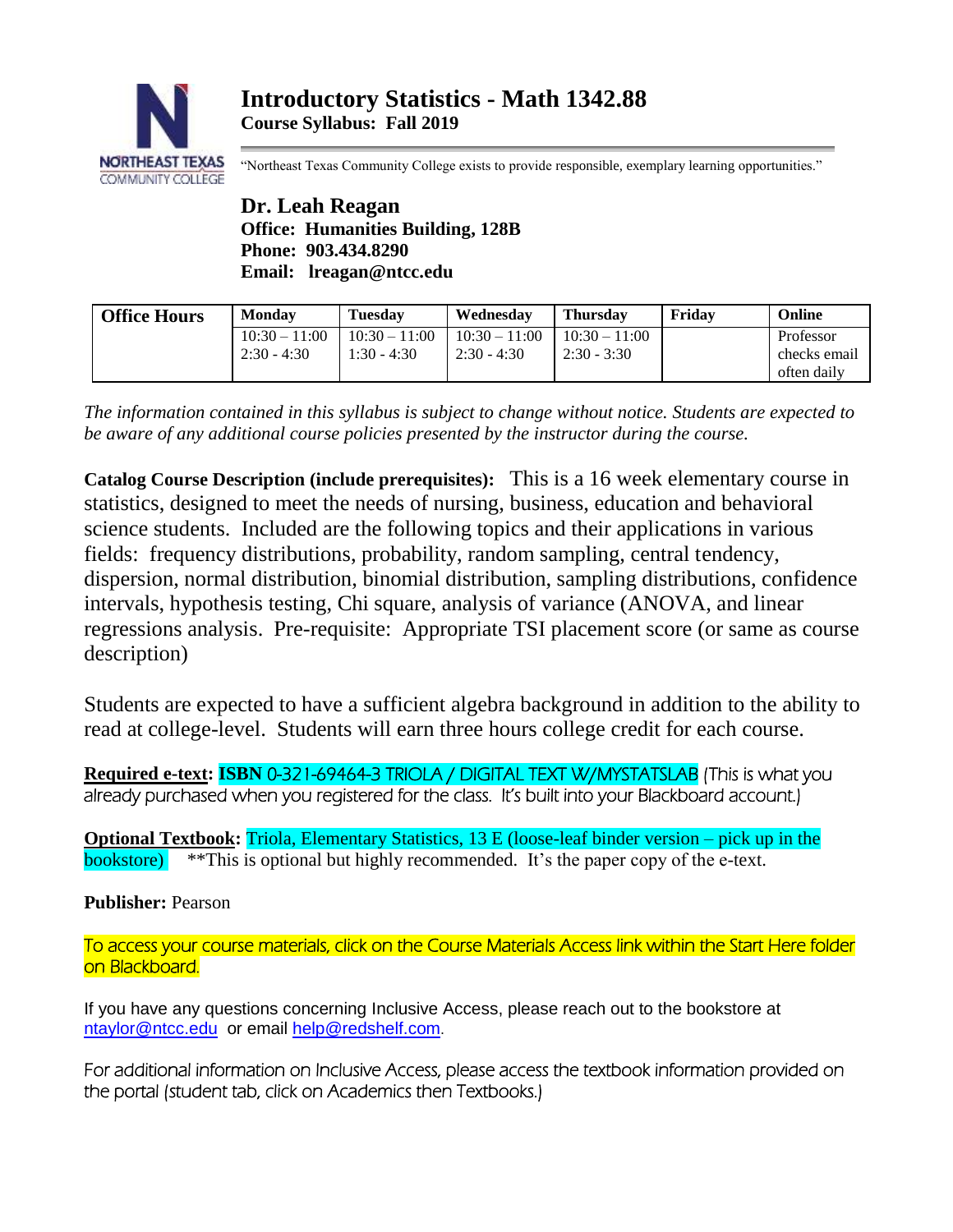### **Recommended Reading(s):**

None

### **Student Learning Outcomes:**

Upon successful completion of this course, students will

- 1342.1 Demonstrate an understanding of descriptive statistics.
- 1342.2 Exhibit an understanding of the basic principles of sampling.
- 1342.3 Determine values using various probability distributions.
- 1342.4 Develop an ability to generalize from sample to population.
- 1342.5 Utilize various hypothesis tests including linear regression and correlation.

# **Core Curriculum Purpose and Objectives:**

Through the core curriculum, students will gain a foundation of knowledge of human cultures and the physical and natural world; develop principles of personal and social responsibility for living in a diverse world; and advance intellectual and practical skills that are essential for all learning.

Courses in the foundation area of mathematics focus on quantitative literacy in logic, patterns, and relationships. In addition, these courses involve the understanding of key mathematical concepts and the application of appropriate quantitative tools to everyday experience.

## **College Student Learning Outcomes:**

## Critical Thinking Skills

**CT.1** Students will demonstrate the ability to 1) analyze complex issues, 2) synthesize information, and 3) evaluate the logic, validity, and relevance of data.

## Communication Skills

**CS.1** Students will effectively develop, interpret and express ideas through written communication.

## Empirical and Quantitative Skills

**EQS.1** Students will manipulate numerical data or observable facts by organizing and converting relevant information into mathematical or empirical form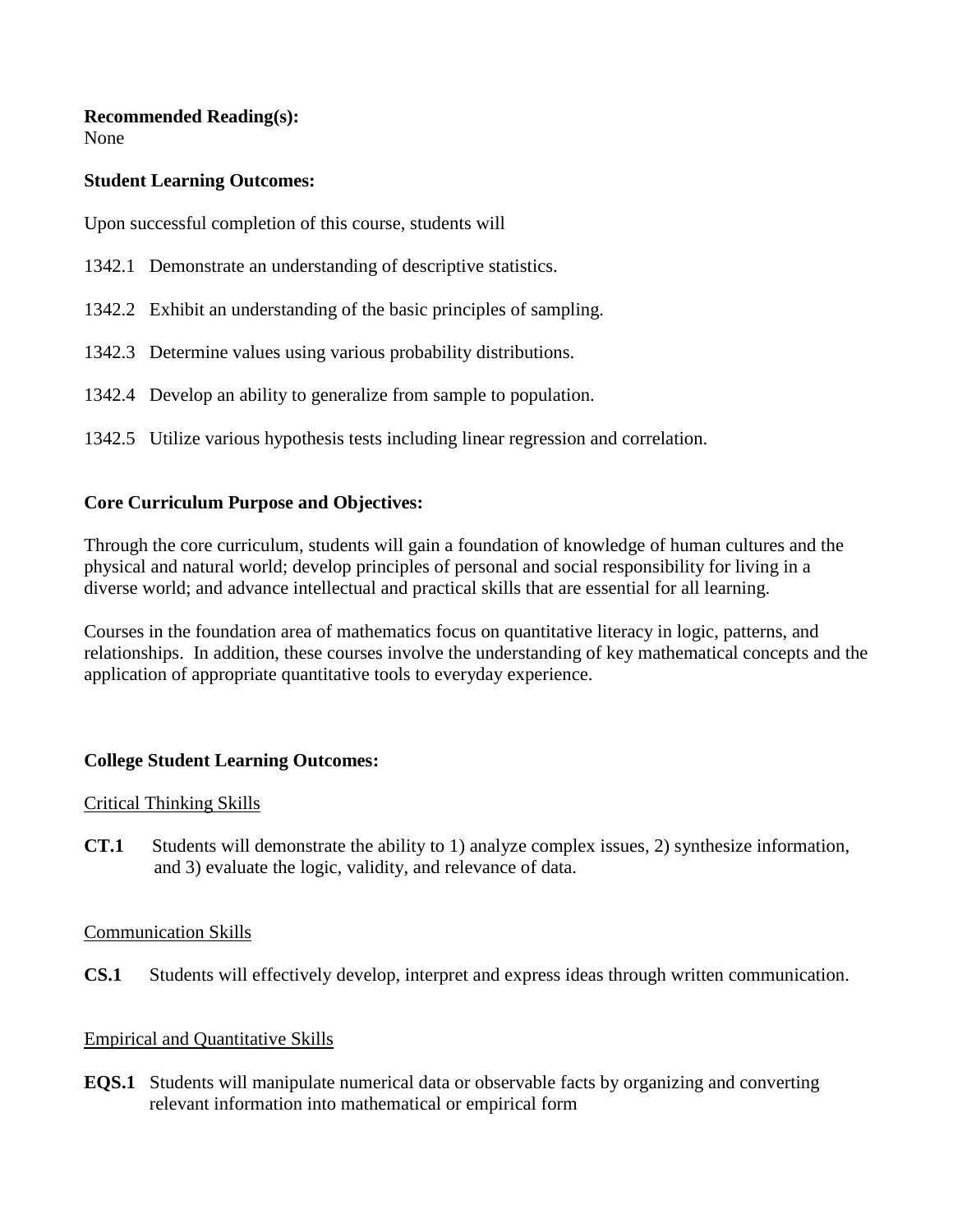- **EQS.2** Students will analyze numerical data or observable facts by processing information with correct calculations, explicit notations, and appropriate technology.
- **EQS.3** Students will draw informed conclusions from numerical data or observable facts that are accurate, complete, and relevant to the investigation.

#### **SCANS Skills:**

 $N/A$ 

### **Course Outline:**

- I. Introduction to Statistics
	- A. Statistical and Critical Thinking
		- B. Types of Data
		- C. Collecting Sample Data
- II. Summarizing and Graphing Data
	- A. Frequency Distributions
	- B. Histograms
	- C. Graph Qualities
- III. Statistics for Describing, Exploring, and Comparing Data
	- A. Measures of Center
	- B. Measures of Variation
	- C. Measures of Relative Standing and Boxplots
- IV. Probability
	- A. Basics
	- B. Addition Rule
	- C. Multiplication Rules
	- D. Counting
- V. Discrete Probability Distributions
	- A. Probability Distributions
	- B. Binomial Probability Distributions
- VI. Normal Probability Distributions
	- A. Standard Normal Distribution and Applications
	- B. Sampling Distributions and Estimators
	- C. The Central Limit Theorem
	- D. Assessing Normality
	- E. Normal as Approximation to Binomial
- VII. Estimates and Sample Sizes
	- A. Estimating a Population Proportion
	- B. Estimating a Population Mean
	- C. Estimating a Population Standard Deviation or Variance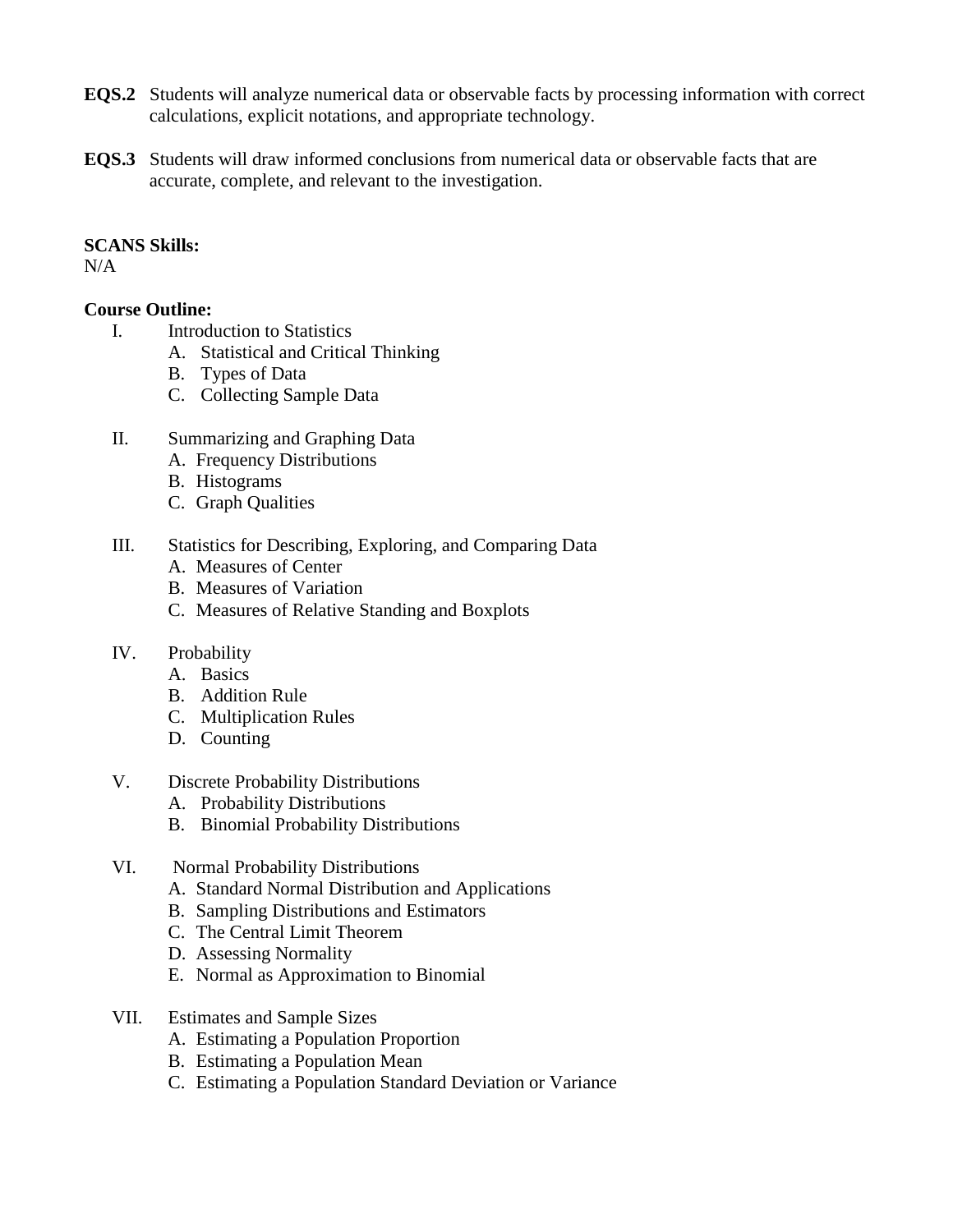- VIII. Hypothesis Testing
	- A. Basics of Hypothesis Testing
	- B. Testing a Claim about a Mean
- IX. Inferences from Two Samples
	- A. Two Means: Independent Samples
	- B. Two Means: Dependent Samples
- X. Correlation and Regression
	- A. Correlation
	- B. Regression
- XI. Chi-Square
	- A. Test of Independence
	- B. Test of Homogeneity

### **Evaluation/Grading Policy:**

Two major 100 point examinations, evenly spaced throughout the semester, will be given and each will be worth 15% of the final grade (total 30% of final grade). If an exam is missed or failed, the highest possible make-up grade is a 70 (with instructor notification prior to the exam missed). The Final Exam MUST BE TAKEN ON CAMPUS IN THE NTCC TESTING CENTER. If you do not live near the NTCC campus, you may take the test at an alternate testing location near you.You will need to send me the email address and name of your proctor (at an alternate testing center) the week prior to the exam.

Online homework utilizing MyMathLab will be worth 35% of the total grade. All due dates are posted on MyMathLab. Homework is due on the due date.

A quiz over each chapter will be given after the completion of that chapter. The quizzes will be worth 15% of your total grade.

QUIZ rules: If you miss a quiz, you will receive a zero for that quiz. No exceptions, no re-takes. I will drop your lowest quiz grade at the end of the semester (I will drop only 1.) You need to immediately (right now) write down the Quiz due dates and your Exam dates on a calendar so that you can keep up with them. The Quiz due dates are under "Quizzes and Exams" on MyMathLab. I will send out an email the first week of school with your Exam dates on it.

A comprehensive final examination will contribute 20% to the final grade.

\*\* Any online assignment, quiz, or exam not submitted (it will say "past due") will receive a grade of zero at the end of the semester when I average grades.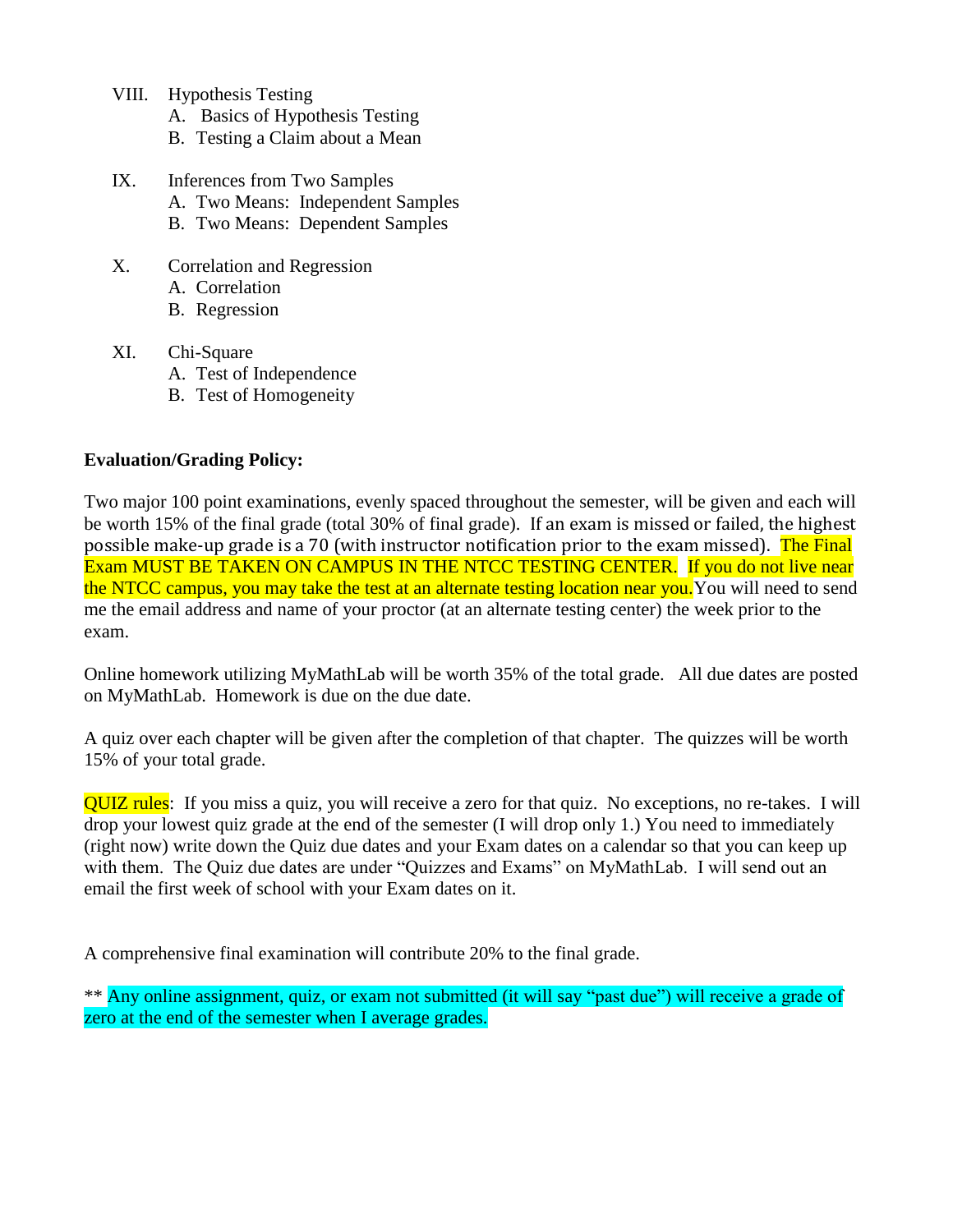# **Tests/Exams:**

| Exam #1                      | 15%  |
|------------------------------|------|
| Exam #2                      | 15%  |
| Online Homework Assignments* | 35 % |
| Quizzes*                     | 15%  |
| Final Exam (on campus)       | 20 % |
|                              |      |

#### TOTAL 100 %

- "A" 90%
- "B" 80%
- "C" 70%
- "D" 60%

"F" - Below 60%

\* Online assignments and quizzes are graded exercises posted on MyMathLab for each chapter assigned. The last grade earned for each homework assignment will be posted for the final grade.

There are no make-up assignments.

Any online assignment, quiz, or exam not submitted will receive a grade of zero.

### **The Final Exam must be taken in person, on NTCC campus OR in a testing facility near you.**

They will be online in the testing center here on campus between the hours of 8 a.m. and 6 p.m. on a date to be announced. You must bring a photo I.D. of yourself, preferably your student I.D. If you live far away, and cannot travel to the NTCC campus, you may take the test at an alternate college/university testing center. You must contact them, get their permission to take the test there, and then send me their contact information. I will set the exam up with them at that time.

A "typical" week in our class will consist of the following activities, which are listed with due dates and details in each module (chapter folders) in Blackboard. Go there now to look at them.

## OVERVIEW OF WEEKLY ACTIVITIES:

- Read the e-text for given chapter (in MyStatLab)
- Watch instructional videos provided in the modules (in Blackboard)
- Complete the chapter Homework on MyStatLab
- Complete the chapter Ouiz on MyStatLab

Our class is divided into 3 main modules:

- Module #1 consists of Chapters 1, 2,  $\&$  3; Exam #1
- Module #2 consists of Chapters 4, 5,  $\&$  6; Exam #2
- Module #3 consists of Chapters 7, 8,  $\&$  10; Final Exam (consisting of chapters 7, 8, 7 10)

## **Other Course Requirements:**

A graphing calculator is required for this course.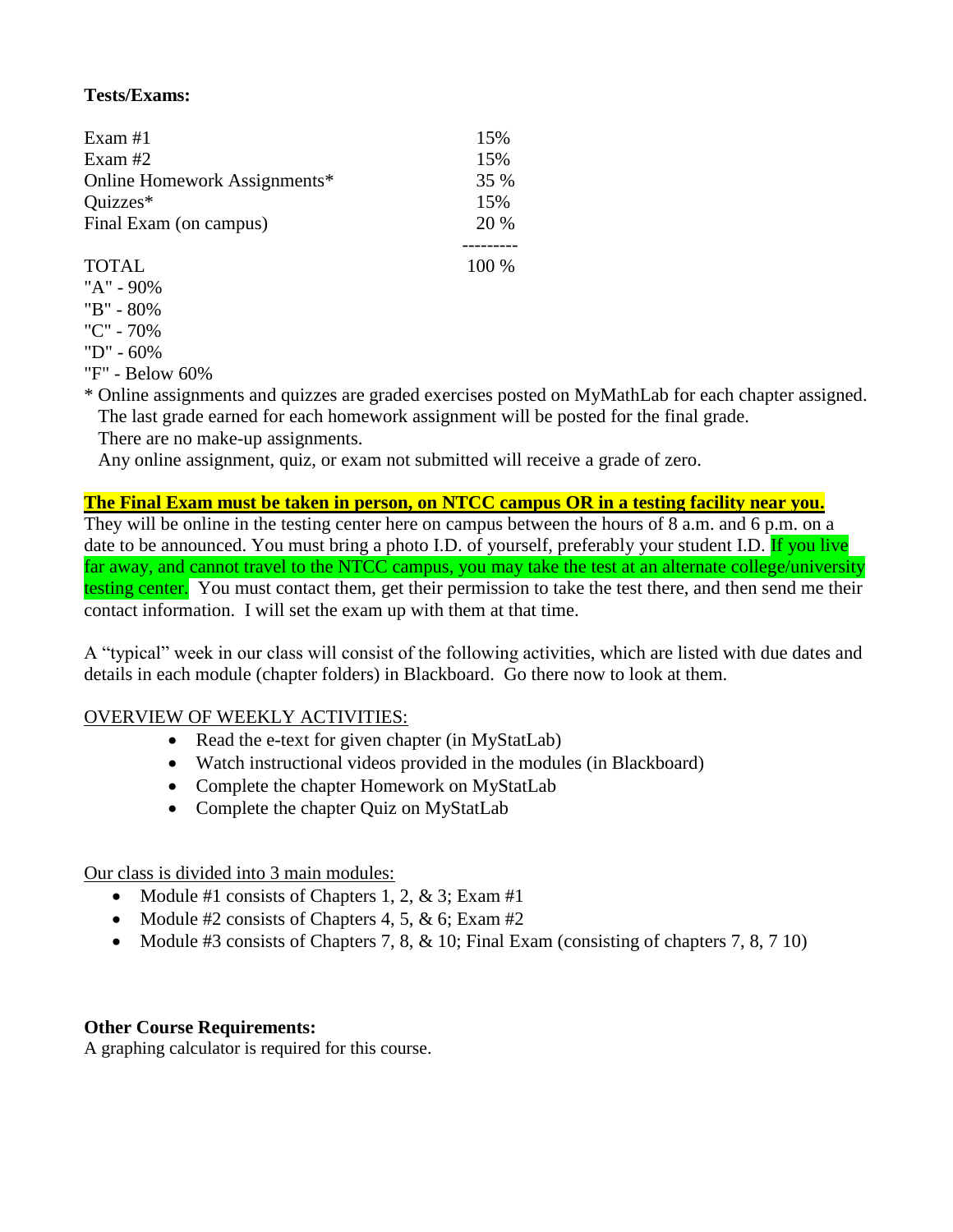#### **Student Responsibilities/Expectations:**

Being an online student requires you to keep up with all assignments, quizzes, and Exams on their DUE DATES. This takes intrinsic motivation and commitment to the course.

### **NTCC Academic Honesty Statement:**

"Students are expected to complete course work in an honest manner, using their intellects and resources designated as allowable by the course instructor. Students are responsible for addressing questions about allowable resources with the course instructor. NTCC upholds the highest standards of academic integrity. This course will follow the NTCC Academic Honesty policy stated in the Student Handbook."

#### **Academic Ethics**

The college expects all students to engage in academic pursuits in a manner that is beyond reproach. Students are expected to maintain complete honesty and integrity in their academic pursuit. Academic dishonesty such as cheating, plagiarism, and collusion is unacceptable and may result in disciplinary action. Refer to the student handbook for more information on this subject.

#### **ADA Statement:**

It is the policy of NTCC to provide reasonable accommodations for qualified individuals who are students with disabilities. This College will adhere to all applicable federal, state, and local laws, regulations, and guidelines with respect to providing reasonable accommodations as required to afford equal educational opportunity. It is the student's responsibility to request accommodations. An appointment can be made with Shannin Garrett, Academic Advisor/Coordinator of Special Populations located in the College Connection. She can be reached at 903-434-8218. For more information and to obtain a copy of the Request for Accommodations, please refer to the NTCC website - [Special Populations.](http://www.ntcc.edu/index.php?module=Pagesetter&func=viewpub&tid=111&pid=1)

#### **Family Educational Rights And Privacy Act** (**Ferpa**):

The Family Educational Rights and Privacy Act (FERPA) is a federal law that protects the privacy of student education records. The law applies to all schools that receive funds under an applicable program of the U.S. Department of Education. FERPA gives parents certain rights with respect to their children's educational records. These rights transfer to the student when he or she attends a school beyond the high school level. Students to whom the rights have transferred are considered "eligible students." In essence, a parent has no legal right to obtain information concerning the child's college records without the written consent of the student. In compliance with FERPA, information classified as "directory information" may be released to the general public without the written consent of the student unless the student makes a request in writing. Directory information is defined as: the student's name, permanent address and/or local address, telephone listing, dates of attendance, most recent previous education institution attended, other information including major, field of study, degrees, awards received, and participation in officially recognized activities/sports.

#### **Other Course Policies:**

There will be no cell phone usage in the classroom. Students will be warned if caught using a phone during class. A student will be removed from class if the disruption continues.